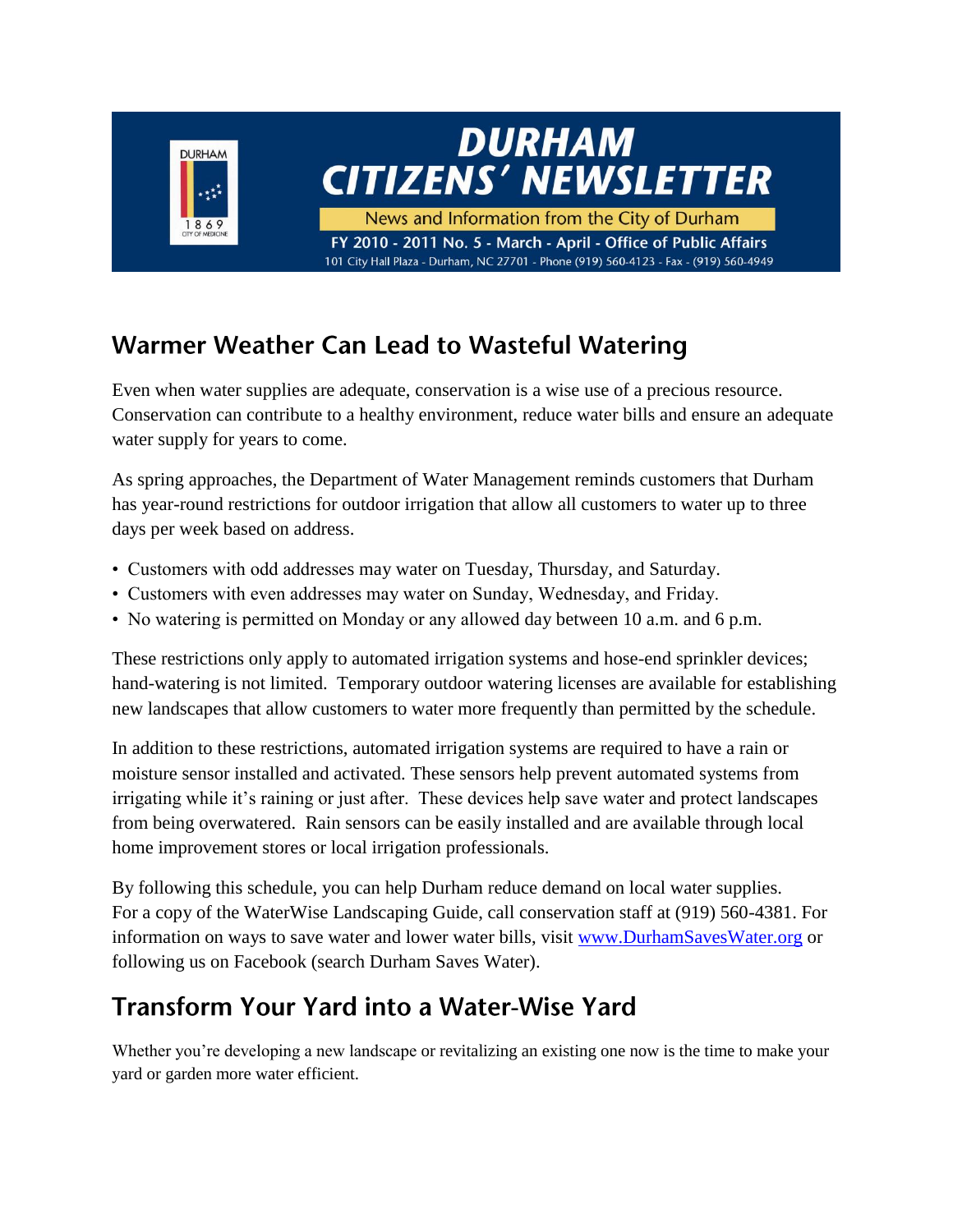Start by identifying features and use areas. This will help determine which areas get more wear, which spots make for great viewing areas, and which might need less water. Identifying these locations can aid in plant selection and help with plant groupings. To reduce watering and maintenance group plants with similar watering requirements together. This allows you to provide just enough water to keep them healthy.

An important step to remember is to improve your soil. Carefully prepared plant beds can reduce water usage by almost half. Good soil absorbs and holds moisture better and encourages plants with deep roots that can access moisture, even when topsoil is dry.

Another way to save water is to cut back on grass. Start by giving up turf areas that don't get much use, such as those near foundations, along medians, or on slopes. Replace these turf areas with groundcover, flower gardens, ornamental shrubs, and shade trees that are water-wise and drought resistant.

Inefficient irrigation is the biggest culprit of water waste in the yard. Whether using automatic irrigation or watering by hand, it is important to only provide the amount of water needed to support plant growth. Here are some additional watering ideas:

- Morning is the best time to water.
- Put a rain gauge in your yard you can adjust the amount of watering you do based on natural rainfall. Gauge how much water your sprinklers put out.
- If you have an automatic sprinkler system, install a rain sensor or moisture sense shutoff device.
- Use a rain barrel to collect rainfall and runoff from downspouts.

For details on water wise gardening, request our WaterWise Landscaping & Watering Guide by e-mailing <mailto:savewater@durhamnc.gov> or call (919) 560-4381. For more ways to save water, visit [www.DurhamSavesWater.org.](http://www.durhamsaveswater.org/)

# **Customer Billing and Services To Modify Friday Hours**

The Department of Water Management's Customer Billing Services section will change its Friday operating hours as of March 11.

Representatives will provide routine services such as setting up new accounts, answering billing questions and reconnecting services beginning at 10 a.m. on Fridays. Customer Billing Services will use Friday mornings, from 8 a.m. to 10 a.m. to focus on improving billing processes and conduct staff training as the City prepares to implement monthly billing. Customers may continue to pay their bills at City Hall during normal operating hours of 8 a.m. to 5 p.m. Monday through Friday. The City's online payment system at [www.durhamnc.gov](http://www.durhamnc.gov/) will remain available 24 hours a day, 7 days a week.

# **Bull City Connector Linking Downtown, Campus Connections**

Park your car and let the Bull City Connector take you where you want to go! It's a convenient, fare-free, and frequent bus service connecting visitors, business travelers, students, and downtown workers to key destinations in and around

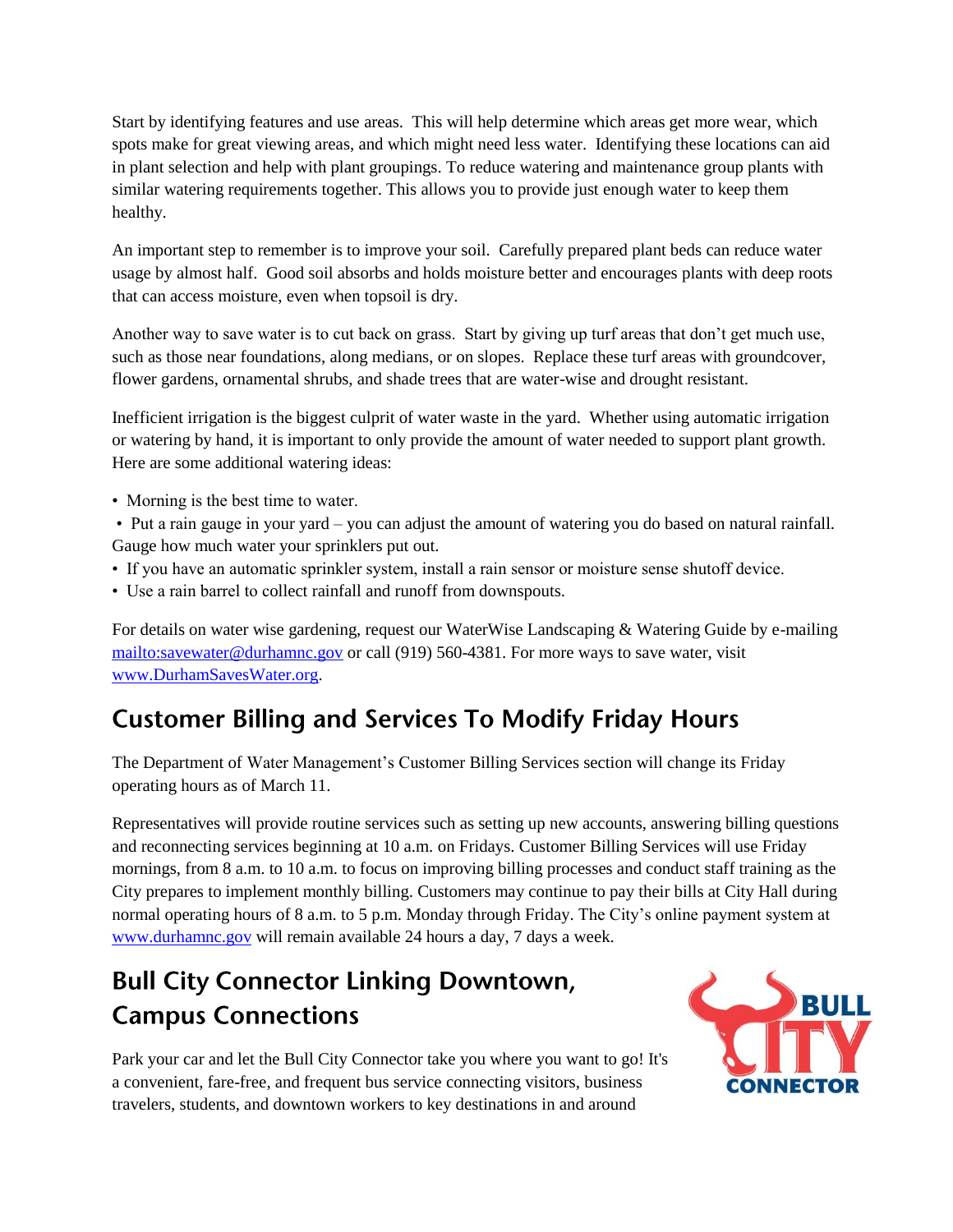Durham, including Duke University, Durham's historic downtown, Ninth Street and Golden Belt. Whether you're looking for dining, entertainment or conducting business, this environment friendly bus service offers an alternative way to get to where you're going. For information and a route map, visit [http://www.bullcityconnector.org.](http://www.bullcityconnector.org/)

### **Subscribe to the City Manager's Report**

Receive the latest information and important City news via e-mail with the City Manager's Report. The report from City Manager Thomas J. Bonfield highlights the latest happenings in Durham City Government. To subscribe, visit [www.durhamnc.gov/managersreport.](http://www.durhamnc.gov/managersreport)

### Spanish-Language Programming Now Airing on DTV8

Spanish-speaking residents of Durham can now tune in daily for Spanish-language educational programming on DTV8, the City of Durham's government television channel on Time Warner Cable channel 8. Nightly from 8:30 p.m. to 9 p.m., viewers can enjoy consumer protection programming on topics ranging from mortgage help to preventing identity theft to keeping children safe online. The programming was provided by the Federal Trade Commission. The Spanish-language programming is also be available to watch "on demand" on the City's [website.](http://www.durhamnc.gov/DTV8/video.cfm) For more information or for a complete schedule of DTV8 programming, visit the [website.](http://www.durhamnc.gov/DTV8/video.cfm)

### Durham Celebrates the Earth in May

The City of Durham and Keep Durham Beautiful, Inc., will host the annual Earth Day Festival on May 1 from 12 p.m. to 5 p.m. at Durham Central Park on Foster Street. In addition to great food and music, participants will learn ways to help Durham "go green." Vendors and volunteers are needed. For information, call 560-4355 or visit [www.durhamearthday.org.](http://www.durhamearthday.org/)

# **Bimbé Cultural Arts Festival Set For May 14**

Durham Parks and Recreation will host the 42nd Annual Bimbé Cultural Arts Festival on May 14 from 12 p.m. to 8 p.m. at the CCB Plaza, 201 N. Corcoran St. Bimbé has been a Durham tradition since 1969. There will be weekday activities May 10-13. Vendors and volunteers are needed. For information, call (919) 560-4355 or visit [www.durhamnc.gov/bimbe.](http://www.durhamnc.gov/bimbe)

# **Durham Senior Games**

The Mature adults age 55 or better will display their athletic and artistic abilities at the Durham County 2011 Senior Games and Silver Arts competition April 30 - May 14. The games will be held at various Durham locations. Registration will be open through April 8. For information, call (919) 354-2710, ext. 27351 or visit [www.DPRPlayMore.org.](http://www.dprplaymore.org/)

### **Toilet Rebate Program Still Available**